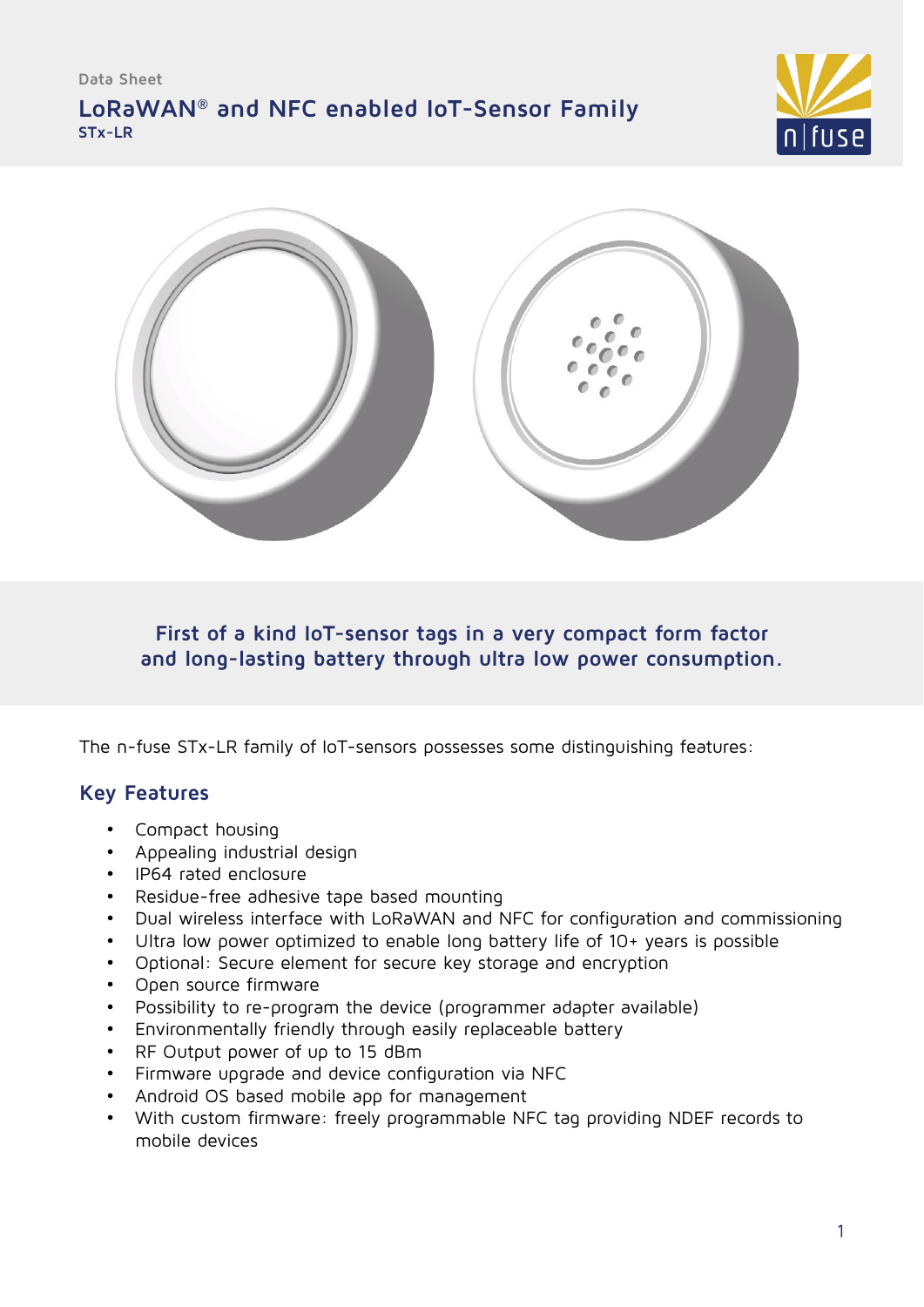# **Variants**

### "Action"

Is an IoT button based on a tactile switch which can is used to detect the following three gestures:

- single press
- double press
- long presses

### "Multisensor"

Is capable of sensing the following measurements:

- Environment
	- Temperature
	- Humidity
- Motion (acceleration)
- Magnetic field sensitive reed switch (normally open)
- Ambient light

Triggers can be configured for the following sensor readings based on thresholds:

- Environment
	- Temperature
	- Air pressure
- Motion (acceleration)
- Ambient light

This allows the device to only send data when a defined threshold is exceeded.

### "Environment"

Is capable of sensing the following measurements:

- Temperature
- Humidity
- Air pressure
- Air quality based on VOCs

### **Security**

Optional: The ATECC608A secure element is the foundation of the device's security. It is used for the various key calculations like during the network join. Once the join is performed, no secrets leave the chip again.

Upon request: The Things Industry Join Server service readiness out of the box based on pre-provisioned secure element.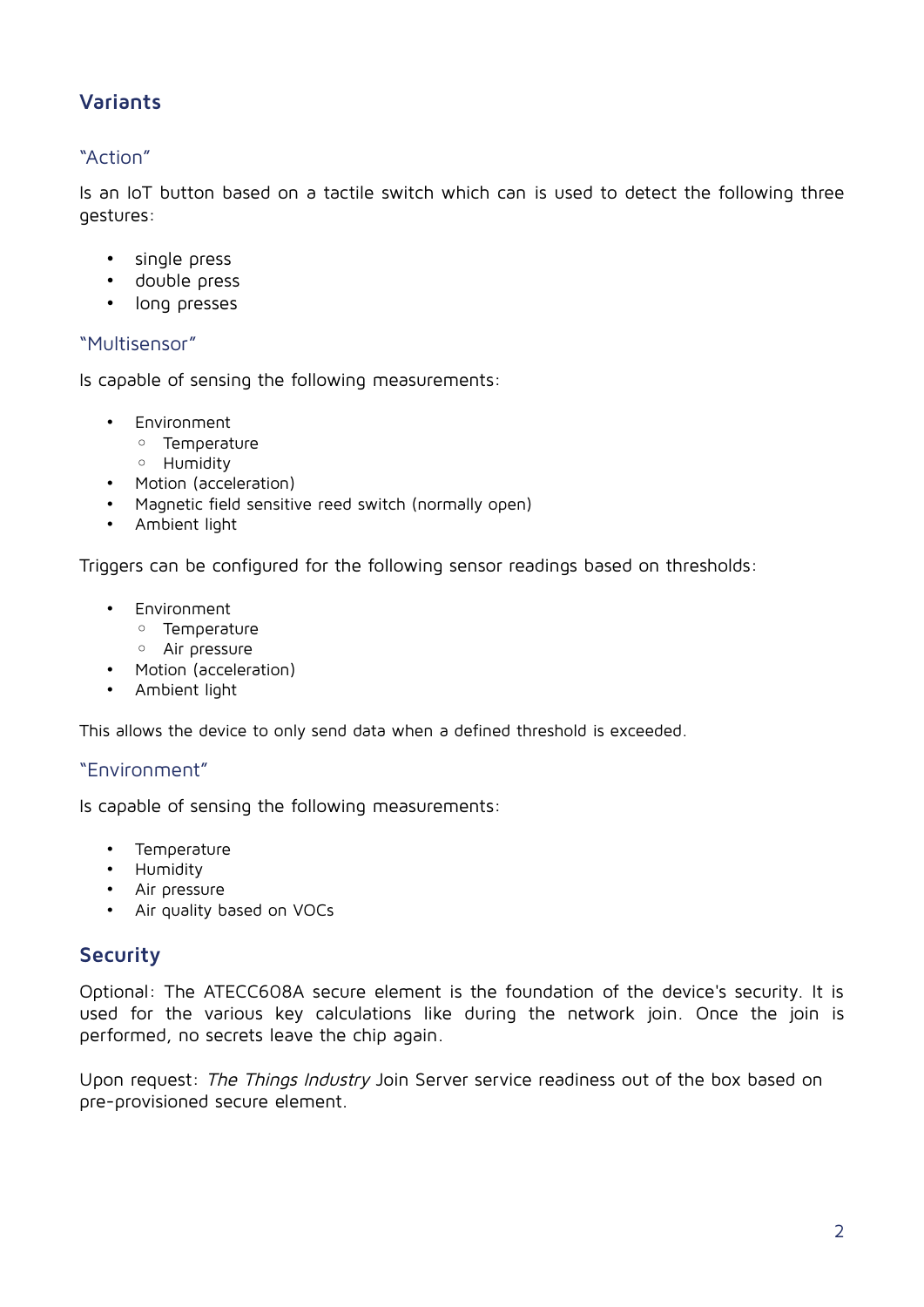# **Application Areas**

- Internet of Things (IoT) and Industrial Internet of Things (IIoT) Applications
- Home-, building-, industrial- automation, monitoring and control
- Smart city
- Motion, temperature, ambient light, motion based alerting

# **Specifications**

| Category                             | Feature                                   | Description                                                                                                                                                                                                                                                                                                                                                    |
|--------------------------------------|-------------------------------------------|----------------------------------------------------------------------------------------------------------------------------------------------------------------------------------------------------------------------------------------------------------------------------------------------------------------------------------------------------------------|
| LPWAN Radio                          | Semtech Radio                             | SX1261                                                                                                                                                                                                                                                                                                                                                         |
|                                      | Modulation                                | $LoRa^{\circledR}$                                                                                                                                                                                                                                                                                                                                             |
|                                      | Protocol                                  | LoRaWAN <sup>®</sup> 1.0.4 Class A compatible                                                                                                                                                                                                                                                                                                                  |
| Near Field<br>Communication<br>(NFC) | STMicroelectronics<br>ST25DV              | 4 Kbit EEPROM<br>NFC Forum Type 5, ISO 15693 compatible                                                                                                                                                                                                                                                                                                        |
| <b>MCU</b>                           | STMicroelectronics STM32L071KZU6<br>STM32 | Cortex-MO+ Core<br>$\bullet$<br>192 KiB Flash<br>20KiB RAM<br>٠<br>32 MHz<br>$\bullet$                                                                                                                                                                                                                                                                         |
| Action Variant<br>"sta"              | Tactile Switch                            | Software based gesture detection for:<br>single press<br>double press<br>$\bullet$<br>long presses                                                                                                                                                                                                                                                             |
| Multisensor Variant<br>"stx"         | Multiple Sensors                          | Environment: Texas Instruments HDC2080<br>Temperature<br>٠<br>Humidity<br>٠<br>Motion (acceleration): Bosch BMA400<br>Magnetic field sensitive reed switch (normally<br>open)<br>Light: Osram SFH 7776<br>Ambient light<br>Support for threshold based triggering for:<br>Temperature (upper or lower)<br>Humidity (upper or lower)<br>Ambient light<br>Motion |
| <b>Environment Variant</b><br>"ste"  | Environment<br>Sensor                     | Environment: Bosch BME680<br>Temperature<br>٠<br>Humidity<br>Pressure<br>Air quality based on VOCs                                                                                                                                                                                                                                                             |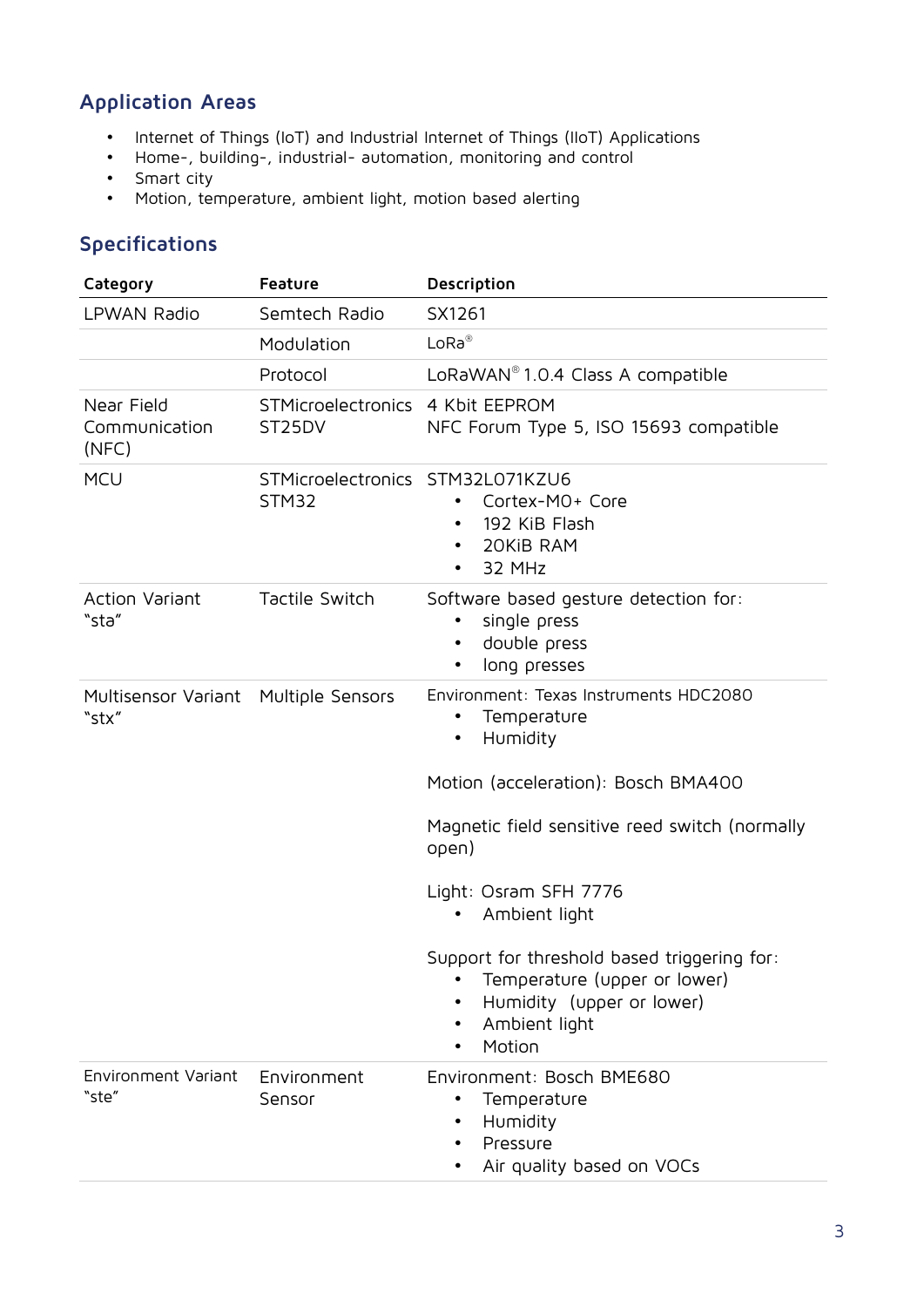| Category                   | Feature                      | Description                                                                                                                                                                                          |
|----------------------------|------------------------------|------------------------------------------------------------------------------------------------------------------------------------------------------------------------------------------------------|
| Connectors                 | Connector Type               | TC2030 Programming and debugging header                                                                                                                                                              |
| Power Source               | Coin Cell                    | CR2430, 3 V                                                                                                                                                                                          |
| <b>RF</b>                  | Frequency Range              | 863 to 928 MHz                                                                                                                                                                                       |
|                            | Max RF Output<br>Power       | Up to $+15$ dBm                                                                                                                                                                                      |
|                            | Antenna                      | 3D arc antenna                                                                                                                                                                                       |
| Status Indication          | 4x bi-color LEDs             | green and red                                                                                                                                                                                        |
| Firmware                   | For MCU (STM32)              | Can be updated via NFC.<br>Open Source Bootloader and Firmware<br>available at:                                                                                                                      |
|                            |                              | https://github.com/nfhw/stm32-nfc-update-<br>bootloader                                                                                                                                              |
|                            |                              | https://github.com/nfhw/stx-firmware                                                                                                                                                                 |
|                            |                              | <b>A</b> Modifying the firmware voids the warranty.                                                                                                                                                  |
| Management                 | Mobile App for<br>Android OS | https://play.google.com/store/apps/details?<br>id=co.nfuse.sensormaster                                                                                                                              |
| Mounting                   |                              | Adhesive tape ring (included)                                                                                                                                                                        |
| Power                      | Coin Cell Battery            | CR2024, replaceable                                                                                                                                                                                  |
| Operating<br>Conditions    | Temperature<br>(operating)   | $-20$ to $+60^{\circ}$ C<br>Limited by battery cell.                                                                                                                                                 |
|                            | Humidity                     | 10% ~ 90% RH Non-condensing                                                                                                                                                                          |
| <b>Protection Class</b>    | Ingress Protection<br>code   | IP54 (dust/ spray water)                                                                                                                                                                             |
| <b>Physical Properties</b> | Dimensions<br>WxHxD          | sta-Variant: 40.9 x 40.9 x 16.8 mm<br>stx-variant: 40.9 x 40.9 x 14.4 mm<br>without adhesive tape                                                                                                    |
|                            | Weight                       | sta-Variant: 17 g<br>stx-variant: 16 g<br>without adhesive tape                                                                                                                                      |
| Regulatory                 | Certifications               | CE (Radio Equipment Directive 2014/53/EU)                                                                                                                                                            |
|                            | Materials                    | RoHS, REACH                                                                                                                                                                                          |
| Warranty                   |                              | 12 months for B2B customers<br>24 months for B2C customers                                                                                                                                           |
| Customization              | Options                      | Branding on label, packaging<br>٠<br>Custom mobile app<br>Enclosure color<br>$\bullet$<br>Pre-configuration/ provisioning<br>٠<br>Custom firmware<br>٠<br>Different sensors and combinations thereof |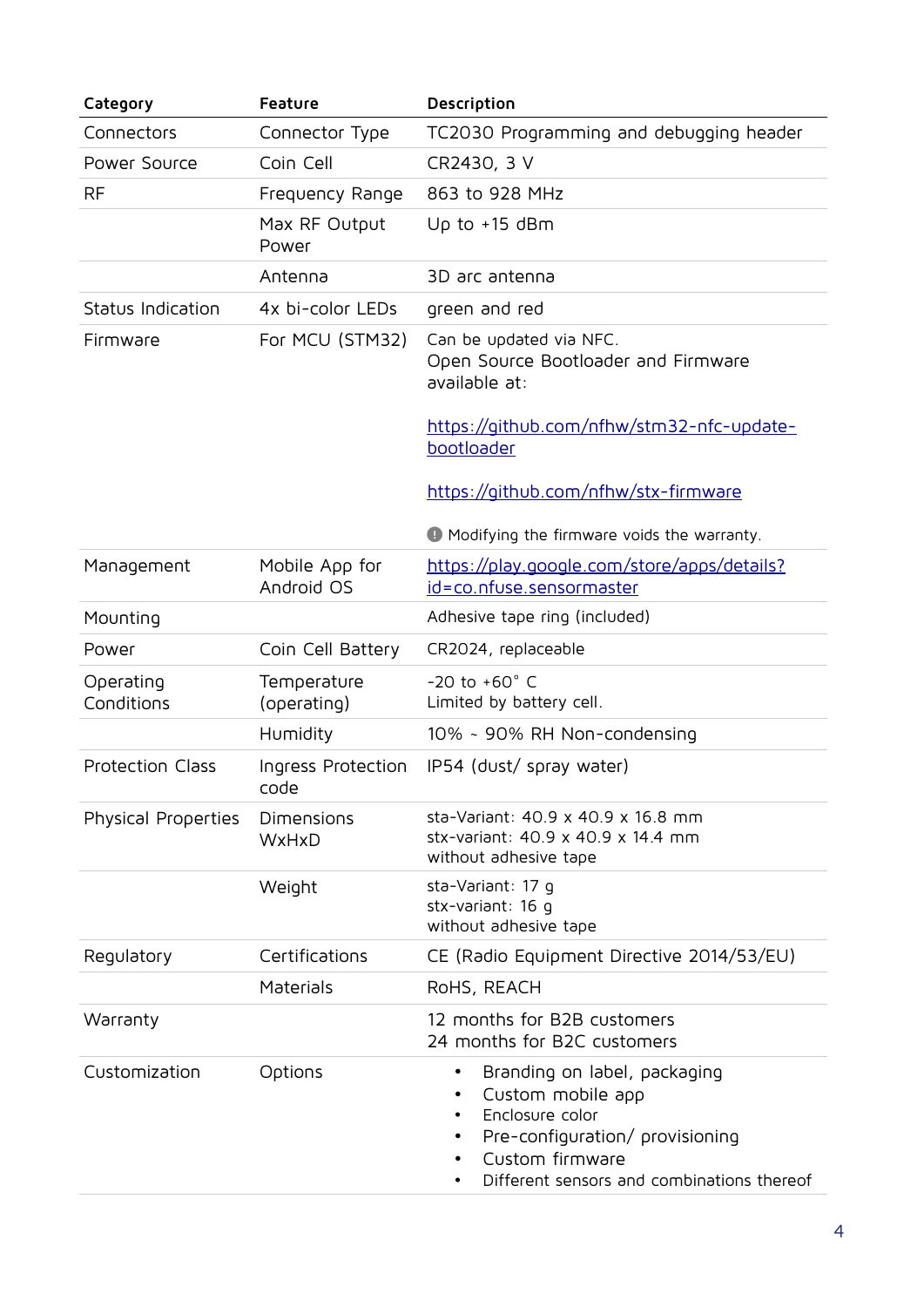# **Block Diagram**



# **Connectors**

- Battery contacts
- TC2030 programming header